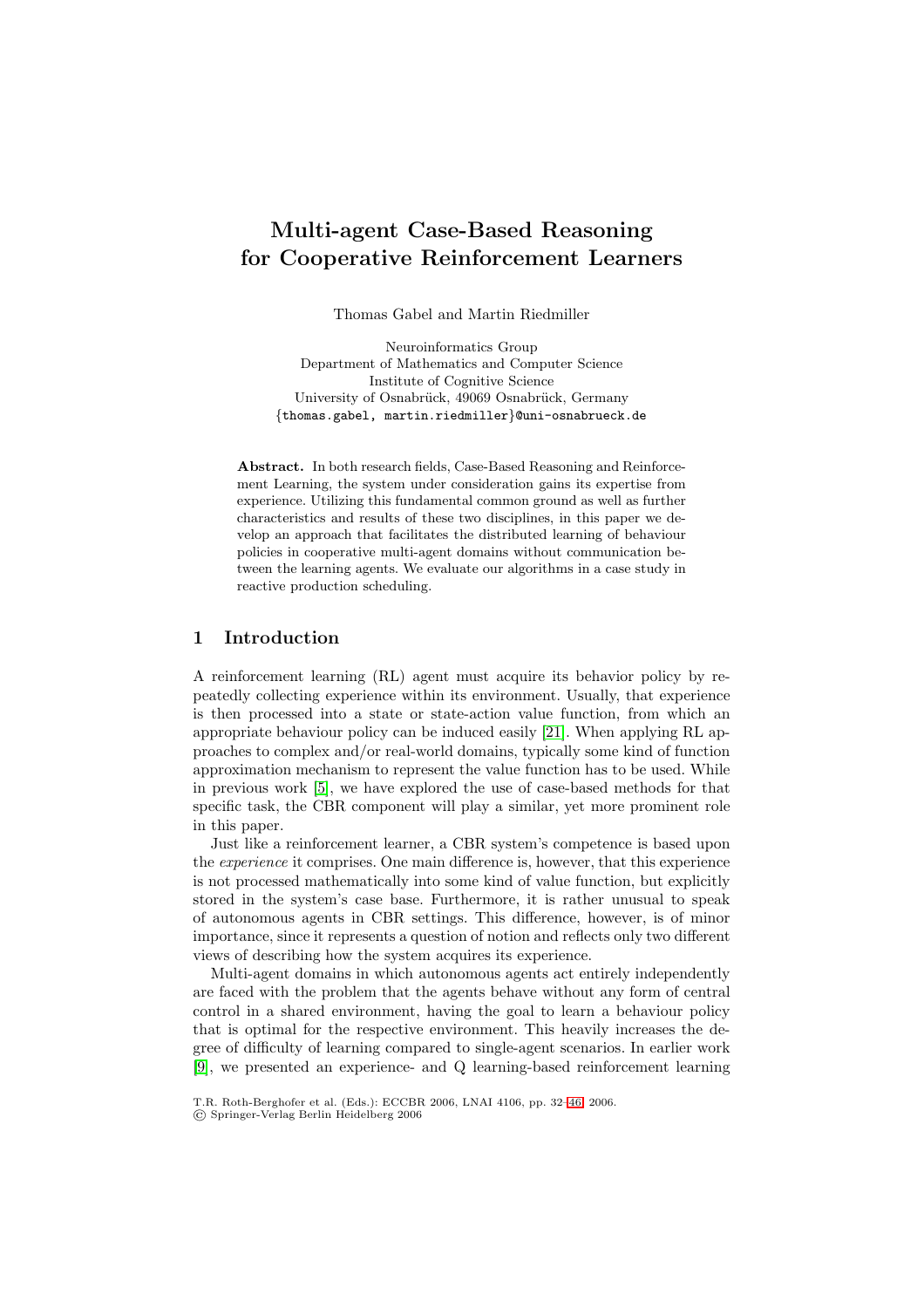algorithm for multi-agent learning of independent learners in general stochastic environments. In a data-efficient version, this algorithm has been proven to feature convergence to the optimal joint policy. In that version, however, it is applicable to problems with finite and small state spaces and has been shown to perform well for a small "climbing game" [4], only.

In this paper, we will extend that algorithm and embed it into a CBR framework. Despite losing guarantees of theoretical convergence to the optimum, we will show that our approach can be applied successfully to larger-scale, real-world tasks. For the purpose of evaluation, we fo[cu](#page-13-1)s on complex application scenarios of reactive production scheduling, in particular on job-shop scheduling tasks [16].

The remainder of this paper is structured as follows. In Section 2 we clarify the problem statement for this paper by focusing on multi-agent reinforcement learning, highlighting its difficulties and reviewing in short the experience-based multi-agent learning algorithm mentioned. Furthermore, relevant related wo[rk i](#page-14-1)s highlighted. Section 3 introduces our multi-agent CBR approach and [d](#page-1-0)iscusses issues of case modelling and distributed case-based value function approximation. In Section 4 we introduce and explain in detail our case-based reinforcement learning algorithm for independent learners. Section 5 depicts the application field of reactive pro[du](#page-4-0)ction scheduling and summarises the results of a set of experimental evaluations, applying our approach to job-shop scheduling problems. Finally, Se[cti](#page-6-0)on 6 concludes and points to ongoing and future work.

# **2 Distributed Reinforcement Learning**

<span id="page-1-0"></span>Promising a wa[y](#page-12-0) [t](#page-12-0)o program agents without explicitly encoding problem-solving routines, reinforcement learning approaches have been attracting much interest in the machine learning and artificial intelligence communities during the past decades. Traditional reinforcement learning approaches are concerned with single agents that act autonomously in their environment and seek for an optimal behaviour. In many applications, however, interaction and/or coordination with other agents is of crucial importance to achieve some goal.

### **2.1 From One to** *m* **Agents**

<span id="page-1-1"></span>The standard approach to modelling reinforcement learning problems is to use Markov Decision Processes (MDP). An MDP is a 4-tuple  $(A, S, r, p)$  where S and A denote the state and action spaces, respectively,  $p : S \times A \times S \rightarrow [0, 1]$  is a probabilistic state transition function with  $p(s, a, s')$  describing the probability to end up in s' when taking action a in state s. Moreover,  $r : S \times A \to \mathbb{R}$  is a reward function that denotes the immediate reward that is obtained when taking a specific action in some state. In search of an optimal behaviour, the learning agent must differentiate between the value of possible successor states or the value of taking a specific action in a certain state. Typically, this kind of ranking is made by computing a state or state-action value function,  $V : S \to \mathbb{R}$ or  $Q : S \times A \to \mathbb{R}$ . For more basics and a thorough review of state-of-the-art reinforcement learning methods we refer to [21].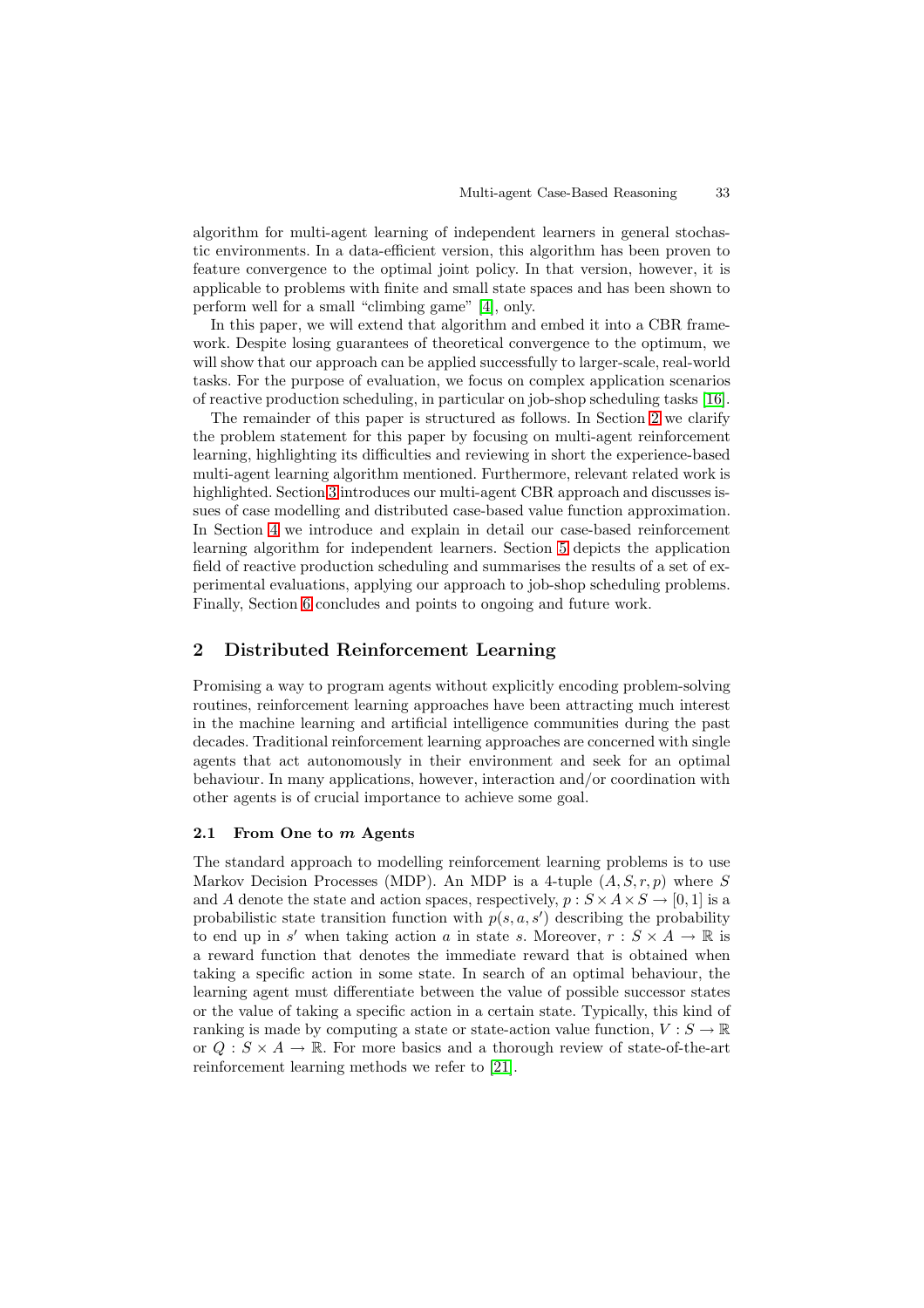If there is no explicit model of the environment and of the reward structure available, Q learning is one of the reinforcement learning methods of choice to learn a state-action value function for the problem at hand [26]. It updates directly the estimates for the values of state-action pairs according to

<span id="page-2-1"></span>
$$
Q(s, a) := (1 - \alpha)Q(s, a) + \alpha(r(s, a) + \max_{b \in A(s')}Q(s', b))
$$
 (1)

where the successor st[a](#page-14-2)te s' and the immediate reward  $r(s, a)$  $r(s, a)$  are generated by simulation or by interaction with a real process. For the case of finite state and action spaces where the Q function can be represented using a look-up table, there are convergence guarantees that say that Q learning converges to the optimal value function  $Q^*$ , assumed that all state-action pairs are visited infinitely often and that  $\alpha$  diminishes appropriately. Given convergence to  $Q^*$ , the optimal policy  $\pi^*$  can be induced by greedy exploitation of Q according to  $\pi^*(s) = \arg \max_{a \in A(s)} Q^*(s, a).$ 

If there are multiple agents acting concurrently, actions are vectors of individual actions. Each agent i contributes its own action component  $a_i$  – to be termed elementary action subsequently – to the joint action vector *a*. Given the current state and the joint action vector the environment transitions to a successor state  $s'$ , while at the same time all agents receive the (global) reward signal r. The agents' overall goal is to find an optimal joint behaviour policy, i.e. a mapping from states to actions, that maximises the sum of expected rewards [1].

In [4] the distinction between joint-action learners and independent learners is introduced. While the former know about the actions taken by the other agents, the latter only know about their own contribution  $a_i$  to the joint action. As a consequence of their lack of action information, the attempt to e[st](#page-13-2)imate an eleme[nt](#page-13-1)ary action's value in a specific state would most likely fail: The reward signals for different joint action vectors (differing in the action contributions of the other agents) would mix for any state s and any elementary action  $a_i$ . In this paper, we focus on independent learners: As argued before, the key problem of independent reinforcement learners is that they must somehow be enabled to distinguish between different joint actions to which they contributed the same elementary action. We shall explore that issue more thoroughly in the following.

### **2.2 Core Ideas of a Learning Algorithm for Independent Learners**

<span id="page-2-0"></span>In [9] we presented an algorithm that realises the idea of implicit agent coordination: Each agent is endowed with the capability to differ between joint action vectors without knowing what the joint actions are, i.e. without knowing which elementary actions are taken by the other agents. As follows, we briefly su[mm](#page-13-3)arise the core ideas of that algorithm, while in Sections 3 and 4 we furtherdevelop and fully integrate it into a CBR framework.

**Implicit Coordination:** Each agent i manages for each state  $s \in S$  an experience list  $E_i(s)$ , which on the o[ne](#page-4-0) hand contains exactly one ent[ry](#page-6-0) e for every joint action vector and on the other hand for reasons of efficiency is sorted with respect to the estimated value of that piece of experience. The list entry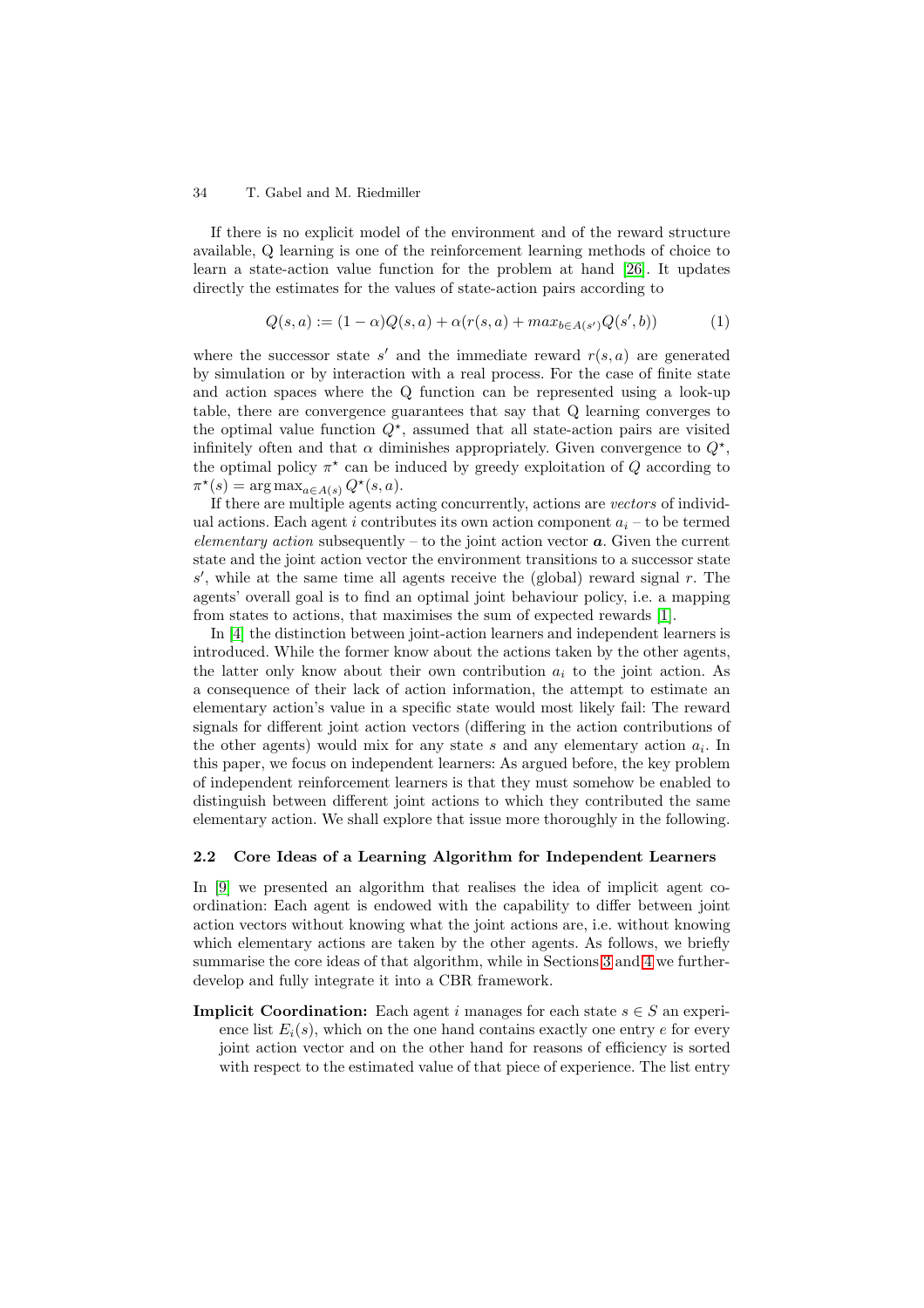e is a 3-tuple  $e = (Q, a_i, n)$ . Here, Q denotes the actual value of e and thus the value of taking the corresponding, not explicitly known action vector in state s (the sorting is done w.r.t.  $Q$ ),  $a_i$  is the elementary action taken by agent  $i$  and  $n$  stands for the number of times the estimated value  $Q$  of this experience has already been updated.

If it can be assured, that at every point of time each agent choosing an action uses the same index  $x$  to access its experience list, i.e. selecting  $e := E_i(s)[x]$ , and moreover, selects the action e.a<sub>i</sub> given by that experience, then the reward signal generated by the environment can be related correctly to the (implicitly) referenced joint action vector. Accordingly, the corresponding Q value  $e.Q = E_i(s)[x].Q$  may be updated appropriately.

- **Index Selection Harmonisation:** The procedure to select index x within an experience list  $E_i(s)$  must be implemented in exactly the same manner in every agent. It has to guarantee that at each instant of time each agent selects the same index, which implies that all agents must be aware of the same time.
- **Efficient Exploration:** Due to the sorting of all experience lists, the best actions are to be found at their beginnings. Therefore, an index selection mechanism that aims at greedily exploiting the knowledge contained in its lists, would always select the first index. However, to trade off exploration and exploitation it is suitable to select the top entries more frequently, but also to choose the last entries with a non-zero probability. The implementation of a corresponding procedure is straightforward.

For further details of the algorithm as well as for a proof of its theoretical convergence properties we refer to [9]. An obvious limitation of this algorithm is its usability for discrete state-action spaces, only. However, the application of generalisation techniques, to deal with large state/action spaces, is of great importance, in particular in multi-agent domains where the size of the joint action spaces can grow exponentially with [th](#page-13-3)e number of agents [4]. Therefore, taking the learning algorithm sketched so far as a starting point, in the next section we will present an extended, case-based version of it that may be employed for larger-scale problems.

### **2.3 Related Work**

Different authors have investigated the use of case-based technology in RLrelated and multi-agent settings. Powell et. al [17] introduce automatic case elicitation (ACE), a learning technique where the CBR system initially starts without domain knowledge and incrementally gains competence through realtime exploration and interaction within the environment. Their system is successfully applied in the domain of checkers. Mace[do \[](#page-14-3)13] focuses in depth on the issue of efficient CBR-based exploration of an autonomous agent in an eventually non-stationary environment an evaluates his approach in the context of robotics. The aspect of agent-cooperation is highlighted, for example, in the work of Ontanon and Plaza on ensemble CBR [14]. The fo[cus](#page-14-4) there is on case retention of collaborative agents trying to solve some analytical classification task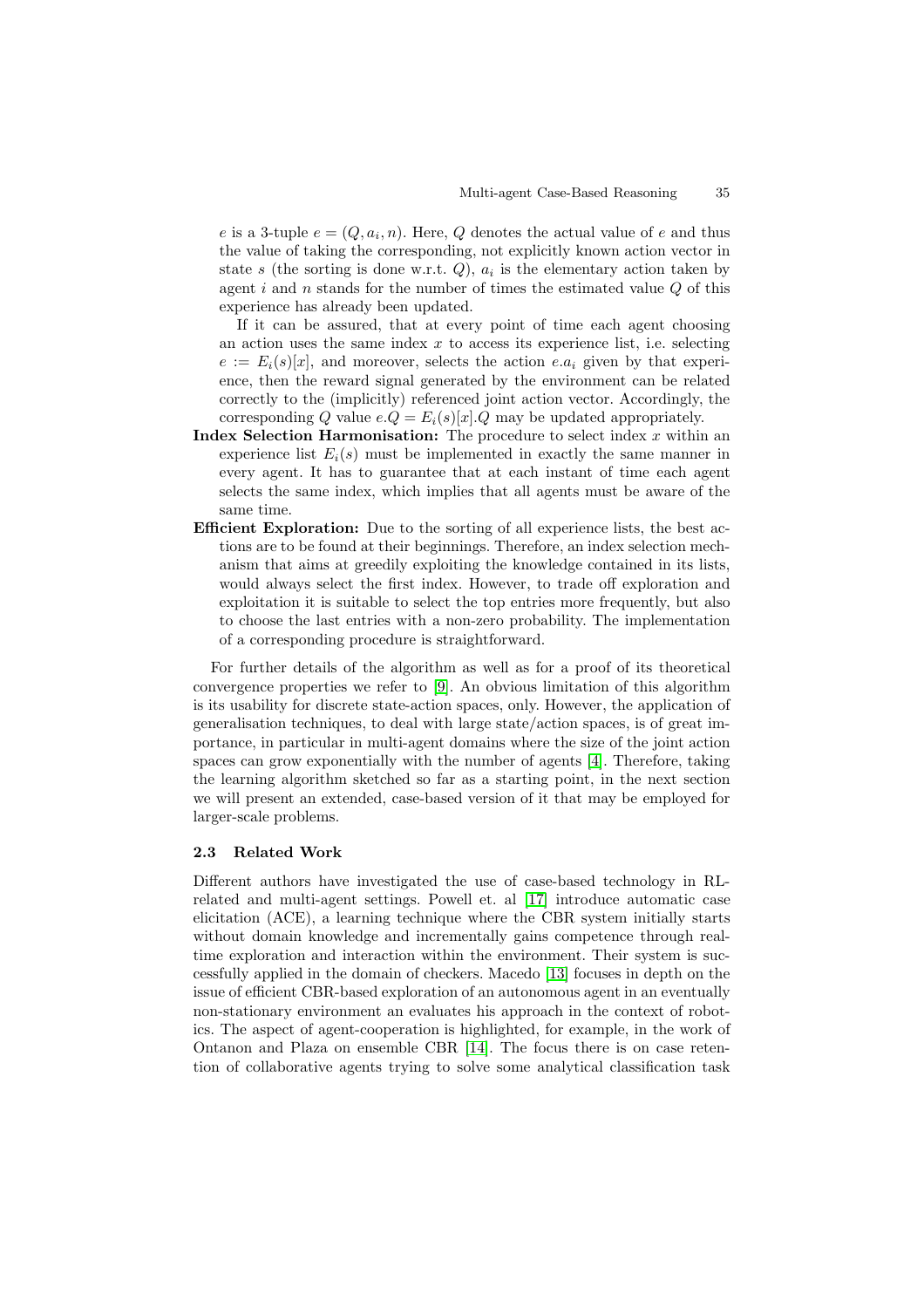while having different degrees of competence. In a later work, Plaza spots the issue of distributed case-based reuse, assuming cooperation of multiple agents in problem-solving and tackling configuration tasks [15]. There has also been much work into the direction of multi-case-based reasoning (MCBR [10]), where case bases contain knowledge collected in different contexts and for different tasks or where each case base may specialise on certain regions of the problem space.

A comprehensive article reviewing and compar[ing](#page-14-5) a number of memory-based approaches to value function approximation in reinforcement le[arn](#page-14-6)ing is the one by Santamaria and Sutton [20]. With our case-based Q function representation we are in line with these authors as well as with the work of Bridge [3], since we will consider the actions as a part of the cases' solutions.

Multi-agent learning has been an important topic in the RL literature for years. Foundational issues [and](#page-14-7) algorithms as well as a number of approaches to extend the Q learning algorithm into the area of multi-agent dom[ai](#page-13-4)ns can be found, e.g., in [7,11,23]. While most of these works focus on discrete problems with finite state spaces, there have also been attempts to tackle larger multiagent problem domains in conjunction with function approximation. Focusing not on cooperative MA learning, but on adversarial settings with one agent and one opponent, [Ut](#page-13-5)[her](#page-14-8) [\[25](#page-14-9)] uses a piecewise linear function approximator similar to decision trees in an abstracted soccer game. For the domain of Robotic Soccer Simulation we have learnt a number of strategic behaviors in which multiple agents are involved using neural networks for value function representation [18]. Bowling and Veloso [[2\] u](#page-14-10)se the CMAC for function approximation in adversarial multi-robot learning in conjunction with policy gradient RL. Cooperative multiagent learning of independent learners (as we do) and the aspect of inter-agent communication is investigated in the work of Szer and Charpillet [22] w[here](#page-14-11), however, mutual co[mm](#page-13-6)unication between the agents is allowed.

In the evaluation part of this paper we will focus on the application field of reactive production scheduling. For a deeper understanding of that domain we refer to [16] and to our own previous work in that area [19,6] using RL [with](#page-14-12) neural net-based function approximation. Moreover, there have been also attempts to solve scheduling problems with case-based methods (e.g. [8,24,12]).

# **3 A CBR Approach to Multi-agent Reinforcement Learning**

<span id="page-4-0"></span>The CBR paradigm tells that similar problems have similar solutions. We may transfer that statement to a terminology that is more closely related to reinforcement learning tasks and say it is likely that in similar situations similar or identical actions are of similar utility. Based on that assumption, case-based techniques have been employed at times to generalise and approximate value functions for RL problems in large/continuous state-action spaces. The same principle also holds when multiple agents are involved: In similar situations a collective of agents will obtain similar rewards when taking similar joint actions.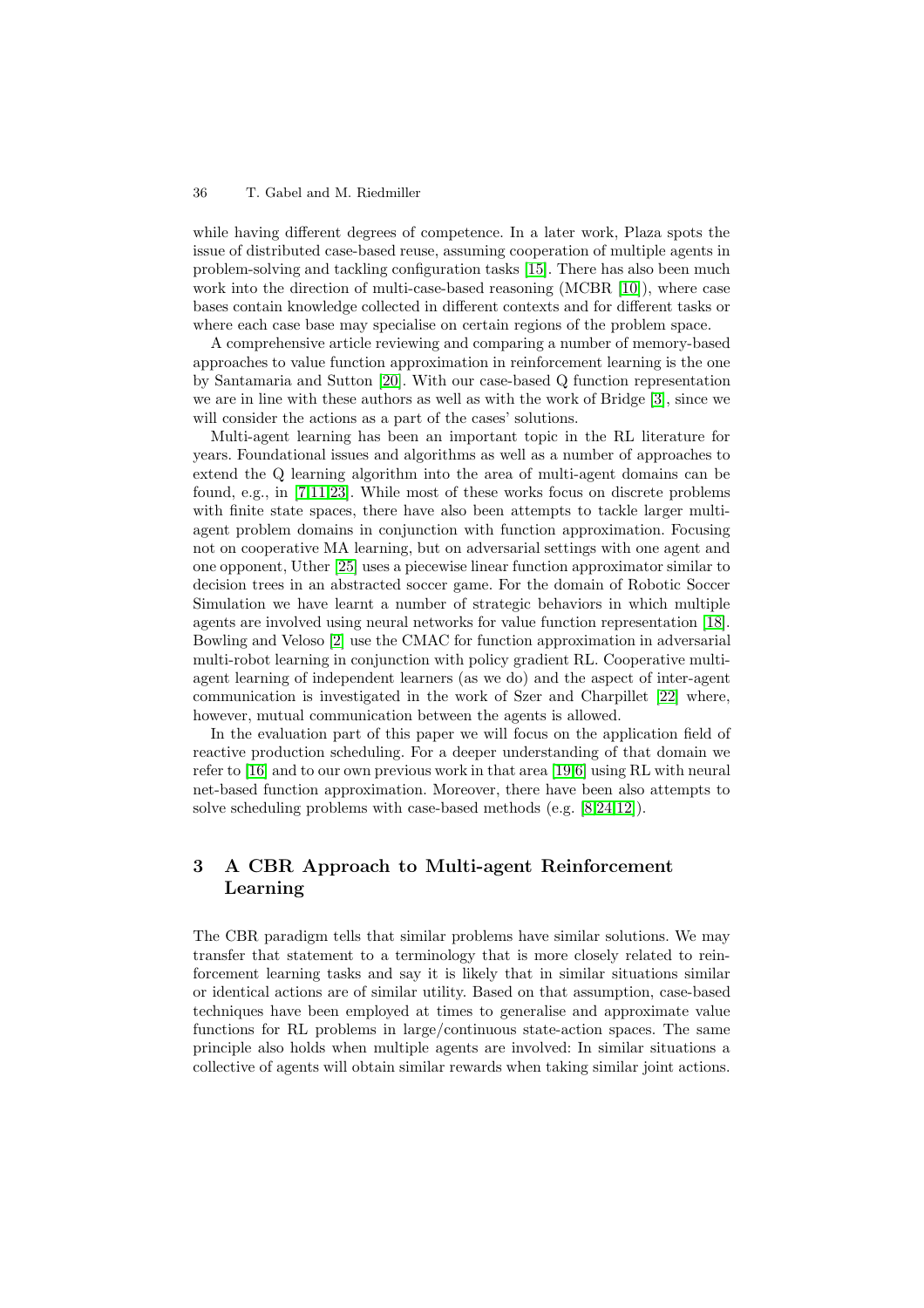### **3.1 Distributed Case-Based Value Function Approximation**

For large and/or continuous state spaces  $S$  it is impossible to store the expected value of all state-action pairs explicitly (e.g., in a  $Q$  table). So, we suggest to utilize the capability to generalise that can be achieved via CBR: We intend to cover  $S$  by a finite number of cases, where the expected values  $(Q)$  values) of different actions are stored in a special form in the cases' solution parts.

Each agent manages its own case base to cover the state space. When a new state is entered, the best-matching representative (nearest neighbour) from the case base is retrieved and the action which promises to yield the highest reward is selected for execution. For single-agent scenarios the implementation of appropriate algorithms seems intuitive, but when multiple agents are involved in decision-making, a number of substantial problem arise:

- **–** Since we consider independent learners that have no idea of the actions taken by their colleagues, we must find a way to enable each agent to differentiate between different joint action vectors in the light of case-based Q value function approximation.
- **–** Efficient and effective exploration of the joint action space are indispensable to learn good policy behaviours. Accordingly, some synchronisation mechanism is required.
- **–** Lack of adequate (state) information in some agents might imply that learning proceeds differently than in other agents. Consequently, retrieval and reuse of experience could not be made in a harmonised way.

The issues raised above manifest necessary conditions for a distributed casebased value function approximation to work successfully. Regarding the last problem we emphasise that we always assume all agents to have the same information on the current global state. We stress that the state information may very well be incomplete, i.e. the environment may be partially observable only (as in our experiments in Section 5), which adds further difficulty to the learning problem. However, then for each agent the same parts of the global state are hidden. As a consequence of the identical global view each agent has and assuming identical case-base management and retrieval algorithms to be used by all agents, it can easily be gu[ara](#page-10-0)nteed that all agents have case bases with identical contents and that retrieval produces the same results across all agents.

### **3.2 Case Representation and Retrieval**

Pursuing the traditional way to model the case representation, we consider cases that are made up of a problem and a solution part, in the following. Note, that each agent present in our multi-agent settings has its own case base and has no access to any other agent's case base and that no inter-agent communication is allowed. The overall case structure is sketched in Figure 1.

### **3.2.1 The Problem Part**

The cases problem parts are meant to represent the instances s of the state space  $S$ . Our algorithms do not pose any requirements [on](#page-6-1) the modelling of the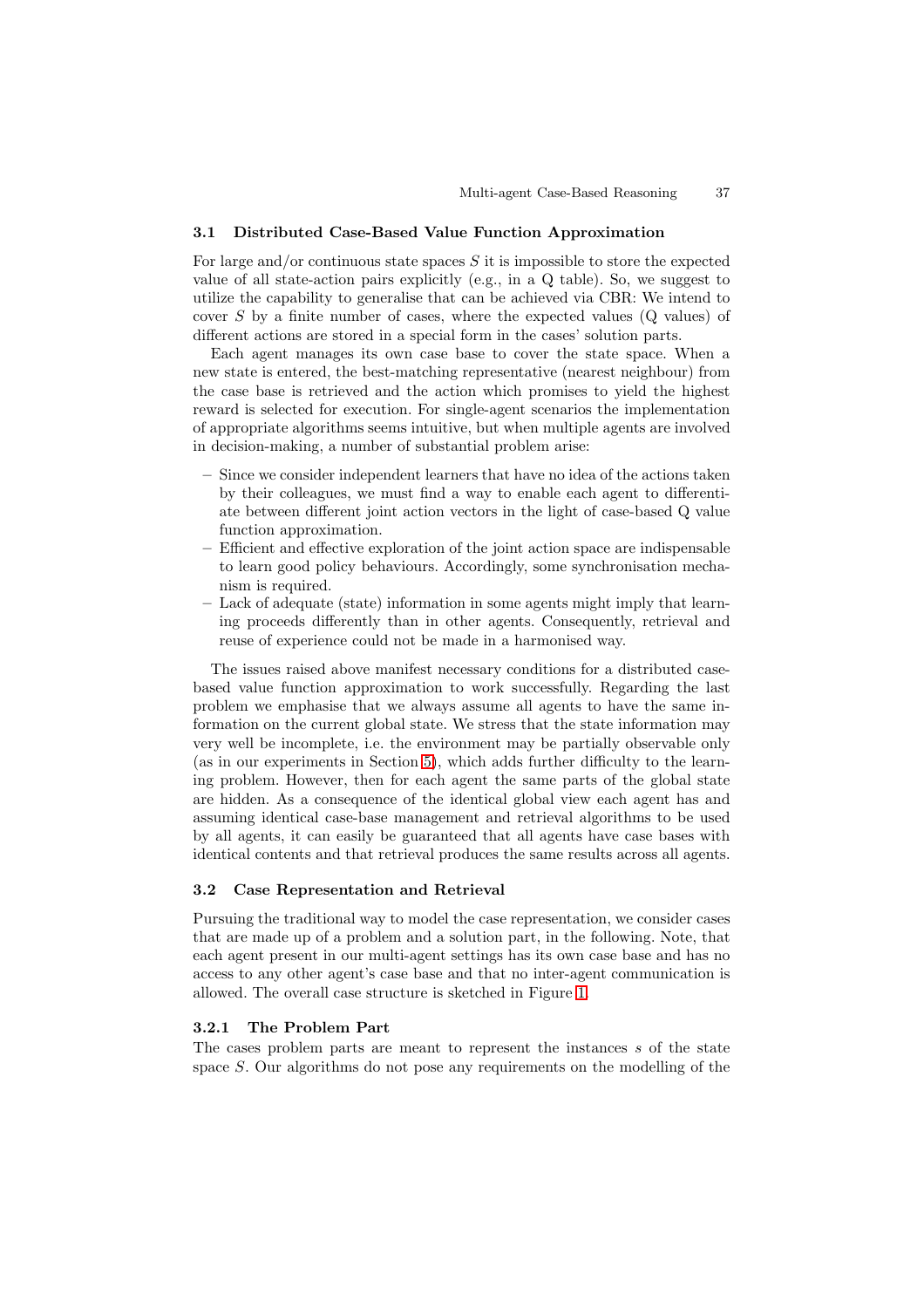

<span id="page-6-1"></span>**Fig. 1.** Case Representation

case problem parts as long as adequate similarity measures can be defined, which reflect similarities between states. So, we assume the existence of some similarity measure  $sim : S \times S \rightarrow [0, 1]$  that assesses the degree of similarity between two states. Consequently, given a case base CB, the nearest neighbour  $\nu \in CB$ of any query  $q \in S$  can be determined easily, and<sup>1</sup> it holds  $NN(q) := \nu \cdot p =$  $\arg \max_{c \in CB} \text{sim}(c.p, q)$ . In Figure 1 the cases' problem parts are exemplarily realised by a number of features (attribute-value based representation).

### **3.2.2 The Solution Part**

For the cases' solution parts we nee[d t](#page-6-1)o define some specific data structures that are aligned with the distributed learning algorithm sketched in Section 2.2. A solution c.sol of a case c consists of two parts, c.sol =  $(E, v)$ . Whereas  $v \in \mathbb{R}$ represents an evaluation value of the solution quality,  $E$  is a list into which the experience is compressed the agent has made within its environment. Specifically,  $E = (E[1], \ldots, E[l^m])$  contains exactly  $l^m$  entries (with m the number of [age](#page-2-0)nts and l the number of elementary actions selectable by each agent<sup>2</sup>). Hence, an experience list reserves one entry to implicitly reference each possible joint action vector. Each list entry  $e = E[x]$  of E can be accessed by its index x (for ease of notation we will also allow the shortcut  $e = c \cdot sol[x]$  instead of  $c \cdot sol.E[x]$ and is a 3-tupl[e](#page-6-2),  $e = (a_i, n, Q)$  as indicated in Section 2.2. The key point of this representation is that, no matter which case is considered and no matter which list entry of the case's solution is regarded, the agent only knows its own elementary action  $a_i$ . Despite that, it is enabled to implicitly differentiate between all  $l^m$  joint action vectors by means of the m[echa](#page-2-0)nism that shall be explained subsequently.

### **4 Multi-agent CBR for Independent Learners**

<span id="page-6-0"></span>In this section we present our case-based multi-agent RL algorithm in a threefold way. First, in Figure 2 we provide a coarse overview over its components involved. Second, Algorithm 1 gives a possible realisation of its main functionality in

<sup>&</sup>lt;sup>1</sup> We use the notation c.p and c.sol to access the problem and solution part of case c, respectively.

<span id="page-6-2"></span><sup>&</sup>lt;sup>2</sup> We assume the nu[mbe](#page-8-0)r of elementary actions to be finite or, in the case of continuous actions, that an ap[pr](#page-9-0)opriate action discretisation has been introduced.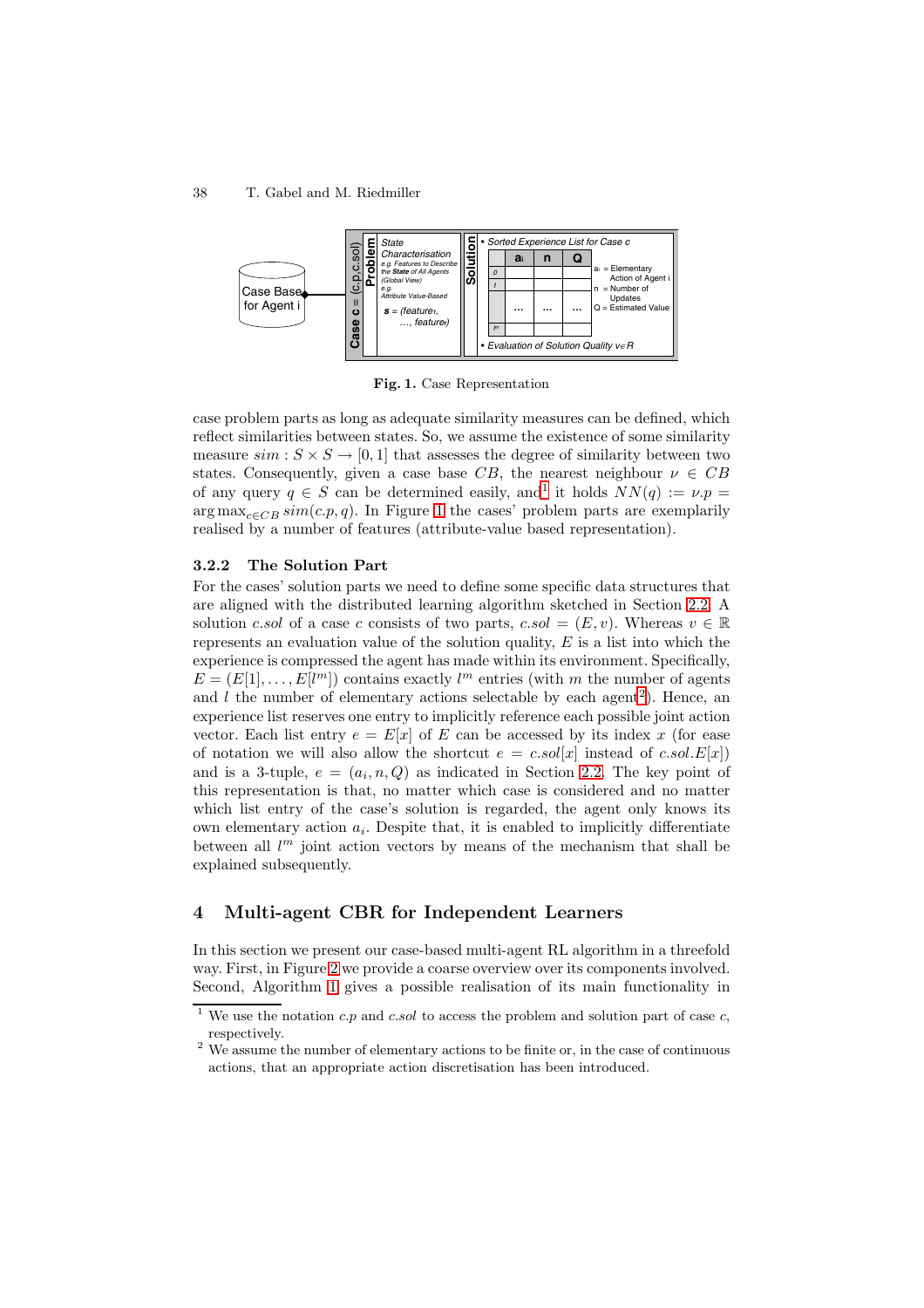pseudo-code. And finally, the text describes all elements and their interplay in a much more detailed way.

Since our focus is on multi-agent learning, in the following we must clearly distinguish between the agents' learning and application phases. During the former, the agents interact with their environment, collect experience and extend and refine the contents of their case bases. During the latter (the reuse or application phase), the results of learning are exploited, which means that for each state the best action possible is considered by all agents and collectively executed.

Many practical problems are of episodic nature, characterised by some set G of goal states (an episode ends, when an  $s \in G$  has been reached). In order to not complicate Algorithm 1 it has been given in a non-episodic realisation, though it may easily be adapted to handle episodic tasks.

#### **4.1 Solution Index Addressing and Exploration**

Each time an agent i[s](#page-9-0) [p](#page-9-0)rovided with a new observation, i.e. a new state s, it takes this state as query and searches its case base for the nearest neighbour  $\nu$ . Most of our considerations to be made in the rest of this and the following sections will refer to the appending solution  $\nu$ .sol.

For the moment we ignore the question if the agent ought to add a new case for state s to the case base (cf. Section 4.3). The method selectIndex $(i, t)$ (step 3 in Figure 2 and 2b-iii in Algorithm 1), as already indicated in Section 2.2, selects an index x to access the solution's experience list  $\nu$  sol and must be implemented in such a way that it returns the same list index in each agent. For this to happen each agent needs the [sam](#page-8-1)e implementation and moreover, if random accessing [is](#page-8-0) required, for instance, [ide](#page-9-0)ntical random number generator [seed](#page-2-0)ings in each agent. Let  $x_i := \mathtt{selectIndex}(\mathtt{i}, \mathtt{t})$  with t as current time, then the agent will choose  $\nu$  sol[x<sub>i</sub>].a as its next elementary action<sup>3</sup>.

Using a clever implementation of selectIndex, this way an efficient exploration mechanism can be realised. For example,  $\varepsilon$ -greedy exploration can be implemented by returning index 1 with probability  $1 - \varepsilon$  (greedy action choice) and a random index from  $[1,\ldots,l^m]$  with probability  $\varepsilon$ .

After all agents have decided for their elementary action the composite action vector is executed and the successor state  $s'$  and reward r are observed by all agents (steps 2c and 2d in Algorithm 1 and steps 5 and 6 in Figure 2).

### **4.2 Distributed Q Learning Updates**

<span id="page-7-0"></span>Standard Q learning, as briefly intro[du](#page-9-0)ced in Section 2.1, converge[s f](#page-8-0)or MDPs with finite state and action spaces to the expected true rewards, when the learning rate  $\alpha_i = \alpha_{n(s,a)}$  in the update rule (Equation 1) is sensitive to the number of updates  $n(s, a)$  that have already been made to the state-action pair  $(s, a)$ and it holds:

<sup>&</sup>lt;sup>3</sup> Note, that  $x_i = x_j$  for all  $i, j \in \{1, ..., l^m\}$ , but in g[ene](#page-2-1)ral it holds  $a_i \neq a_j$  for many  $i, j \in \{1, \ldots, l^m\}.$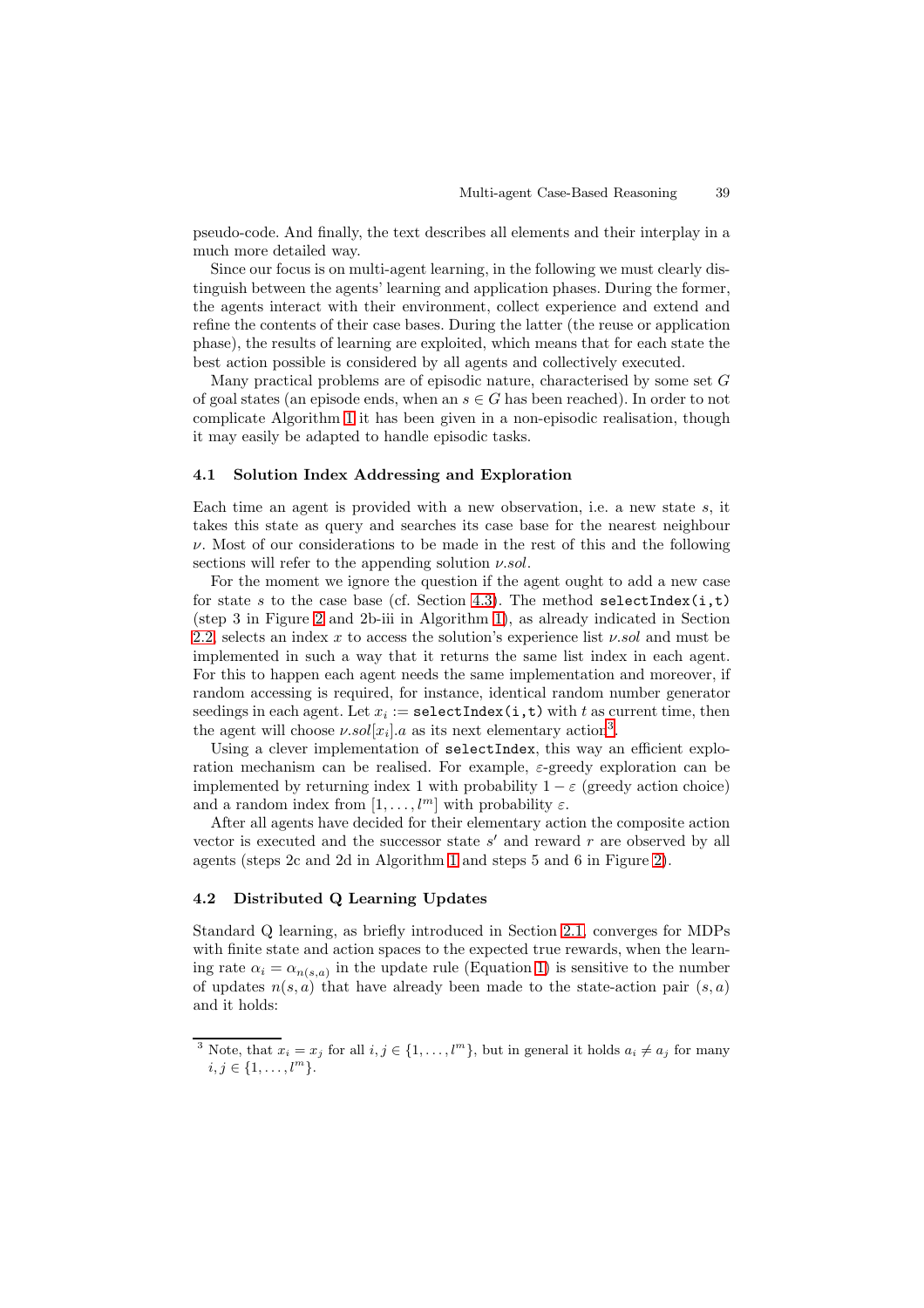

**Fig. 2.** Procedural View on CBR-Based Multi-Agent Reinforcement Learning

a) the sequence  $(\alpha_i)_{i=1}^{\infty}$  fulfills  $\alpha_i \in [0,1]$ ,  $\sum_{i=1}^{\infty} \alpha_i = \infty$ ,  $\sum_{i=1}^{\infty} \alpha_i^2 < \infty$ , and b) each state-action pair is visited an infinite number of times.

<span id="page-8-0"></span>Although our implementation of the procedure getLearningRate (cf. Algorithm 1, step 2e-ii) fulfills the first requirement, convergence to the theoretical optimum could even under fulfillment of b) not be expected, since we do use a case-based function approximator (with a finite number of instances in memory) to cover the state space. Nevertheless, good policies can be learnt even in presence of this [ki](#page-9-0)nd of generalisation (cf. our empirical result in Section 5).

For an independent learner with a case-based and experience list-based representation of its Q function, the update rule, originally provided in Section 2.1, can now be rewritten with respect to the data structures and case representation we have introduced. Let  $T = (s, a_i, s', r)$  be a transition p[erc](#page-10-0)eived by agent i consisting of state s, (elementary) action  $a_i$  of agent i (where  $a_i$  corresponds to the previously selected index  $x_i$ , i.e.  $\nu$ sol $[x_i] = a_i$ , the successor state and th[e re](#page-1-1)ward, let  $\nu$  and  $\nu'$  denote the nearest neighbours of s and s' with respect to  $CB_i$ , respectively, and let  $\alpha_i$  denote the learning rate calculated by getLearningRate (e.g.  $\alpha_i := \frac{1}{1+\nu \cdot sol[x_i],n}$ ), then the agent performs the following updates:

$$
\nu \cdot sol[x_i].Q := (1 - \alpha_i) \cdot \nu \cdot sol[x_i].Q + \alpha_i (r + \gamma \cdot \nu' \cdot sol[1].Q)
$$
  

$$
\nu \cdot sol[x_i].n := \nu \cdot sol[x_i].n + 1
$$
 (2)

<span id="page-8-2"></span>After having performed this kind of update, the experience list in  $\nu$  sol is resorted with respect to increasing Q values (see steps 9 and 10 in Figure 2). It is easy to prove by induction that at each instant of time the contents of all agents' case bases and hence, their Q functions, are identical. Due to limited space we omit the proof here.

#### **4.3 Case Base Management**

<span id="page-8-1"></span>Of course, when the case base is empty the agent has to insert a new, blank case for the state s provided. Otherwise, predicate addCaseCriterion(s) must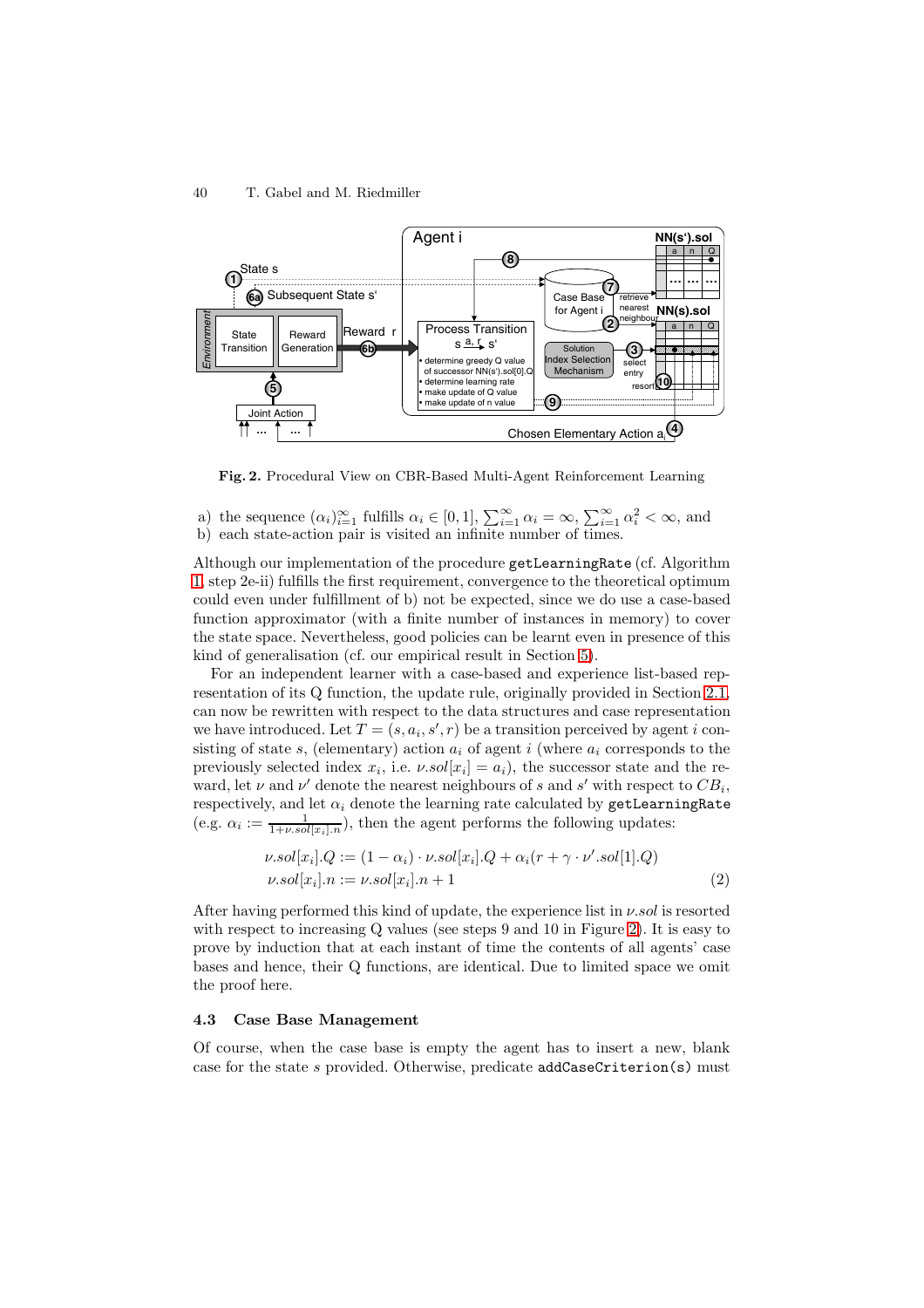

<span id="page-9-0"></span>**Algorithm 1.** Case-Based Multi-Agent Reinforcement Learning in a Non-Episodic Realisation

make the decision whether to add a new case for s. Here, it must be deliberated whether the experience already contained in CB can be considered reusable for the current situation. In particular, the similarity between s and the problem part of its nearest neighbour in the case base may be a meaningful indicator, provided that appropriate, knowledge-intensive similarity measures have been defined for the task at hand. In our current implementation, addCaseCriterion(s) returns true, if the case base size limit has not been exceeded and the similarity between s and its nearest neighbour in  $CB$  is less than some threshold  $\varsigma$ . Note, that the addition of a new case incurs some necessary follow-up operations:

- $-$  Let  $C_{new}$  be a case added at time  $t_{new}$ . Assume that the transition  $(s, a, s_{new}, s_{new})$ r) has to be processed at  $t = t_{new} + \delta$  (with some small  $\delta$ ) where  $c := NN(s)$ has been added at time  $t_s < t_{new}$ . Then, the update according to Equation 2 should take into account that the solution of the nearest neighbour case of  $s_{new}$  is most likely rather "uninformed". Therefore, we omit making updates when  $NN(s_{new})$ .sol[1].n = 0, i.e. when no update for the greedy action in the case responsible for  $s_{new}$  has been made, yet. This clearly reduces the [sp](#page-8-2)eed of learning as long as new cases are added repeatedly.
- After having added a new case  $c_{new}$ , the solution parts of all cases in  $C :=$  ${c \in C | c_{new} = NN(c)}$  have to be reinitialised: Let  $S_{c_{new}} := {s \in S | c_{new}}$  $\arg \max_{c \in CB} \text{sim}(c.p, s)$   $\subset S$  be the subset of the state space, for queries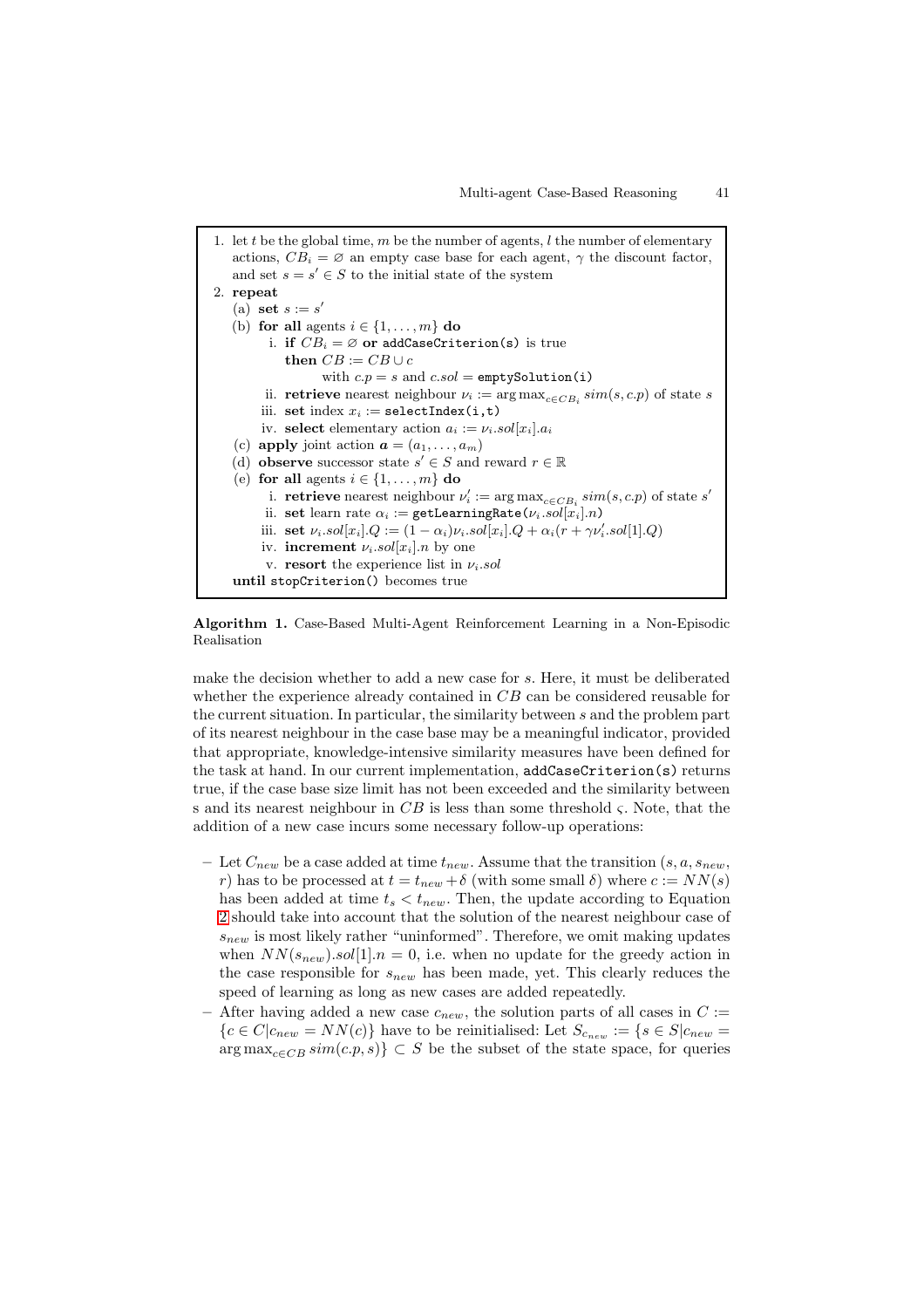from which  $c_{new}$  is the nearest neighbour in CB. Then, before  $c_{new}$  was added to CB, the nearest neighbours of all  $s \in S_{c_{new}}$  were elements of C. Hence, the solution parts of all  $c \in C$  are no more valid and must be reset.

When resetting as well as initialising a case's solution  $c$ .sol, i.e. when creating empty solutions (procedure emptySolution in Algorithm 1), of course all Q value entries and entries telling the number of updates are set to zero:  $c.sol[x].Q =$ c.sol[x].n = 0 for all  $x \in \{1, ..., l^m\}$  in all agents. The field for the elementary action  $c.\text{sol}[x].a$ , however, must be set with some care: The implementation of  $\epsilon$  emptySolution(i) must guarantee that – when co[mb](#page-9-0)ining the elementary actions of all agents  $i$  over all list entries – there is exactly one entry for each possible joint action, which can be easily achieved by a careful design of the corresponding programming. Given this kind of initialisation and the solution index selection mechanism described, the preconditions for the proof shown in Section 4.2 are satisfied.

Case Base Quality Evaluation: After each learning update step the changed solution c.sol is evaluated with respect to its usability for new problems and the corresponding evaluation is stored in  $c.sol.v.$  A possible indicator of its quality may be [the](#page-7-0) sum  $\sum_{j=1}^{l^m} c\cdot sol[j] \cdot n$  of Q learning updates that have already been made for this solution. Currently, however, we employ a simpler, boolean solution evaluation: We consider a solution of a case valid and usable if and only if each of the entries in the belonging experience list has been updated at least once. In other words, each joint action vector possible must have been tried once for each  $c \in CB$ , until the corresponding case solution is unlocked for use.

### **5 Experimental Evaluation**

<span id="page-10-0"></span>To evaluate our case-based and experience list-based approach to multi-agent reinforcement learning we chose the application domain of reactive production scheduling. The learners' task is to autonomously find a cooperative dispatching policy to assign jobs to a limited number of resources, where each job consists of a number of operations that must be performed on specific resources in a pre-defined order. Most classical approaches to solve scheduling problems perform search in the space of possible schedules (e.g. tabu search [16], but also GA-based solutions [12]). By contrast, we take an alternative, reactive approach to job-shop scheduling: We model the environment (the plant) as an MDP and have a learning agent at each resource that decides which job to process next based on its current view on the entire plant (see [19] for more d[etail](#page-14-1)s). A fundamental advantage [of t](#page-14-13)his reactive approach is that the agents will also be able to react quickly and appropriately in new, unforeseen situations (e.g. in case of a machine breakdown), whereas most classical scheduling algorithms will have to discard their calculated schedule and start rec[omp](#page-14-14)uting it. Since, job-shop scheduling problems are well-known to be NP-hard, this can become a timecritical problem.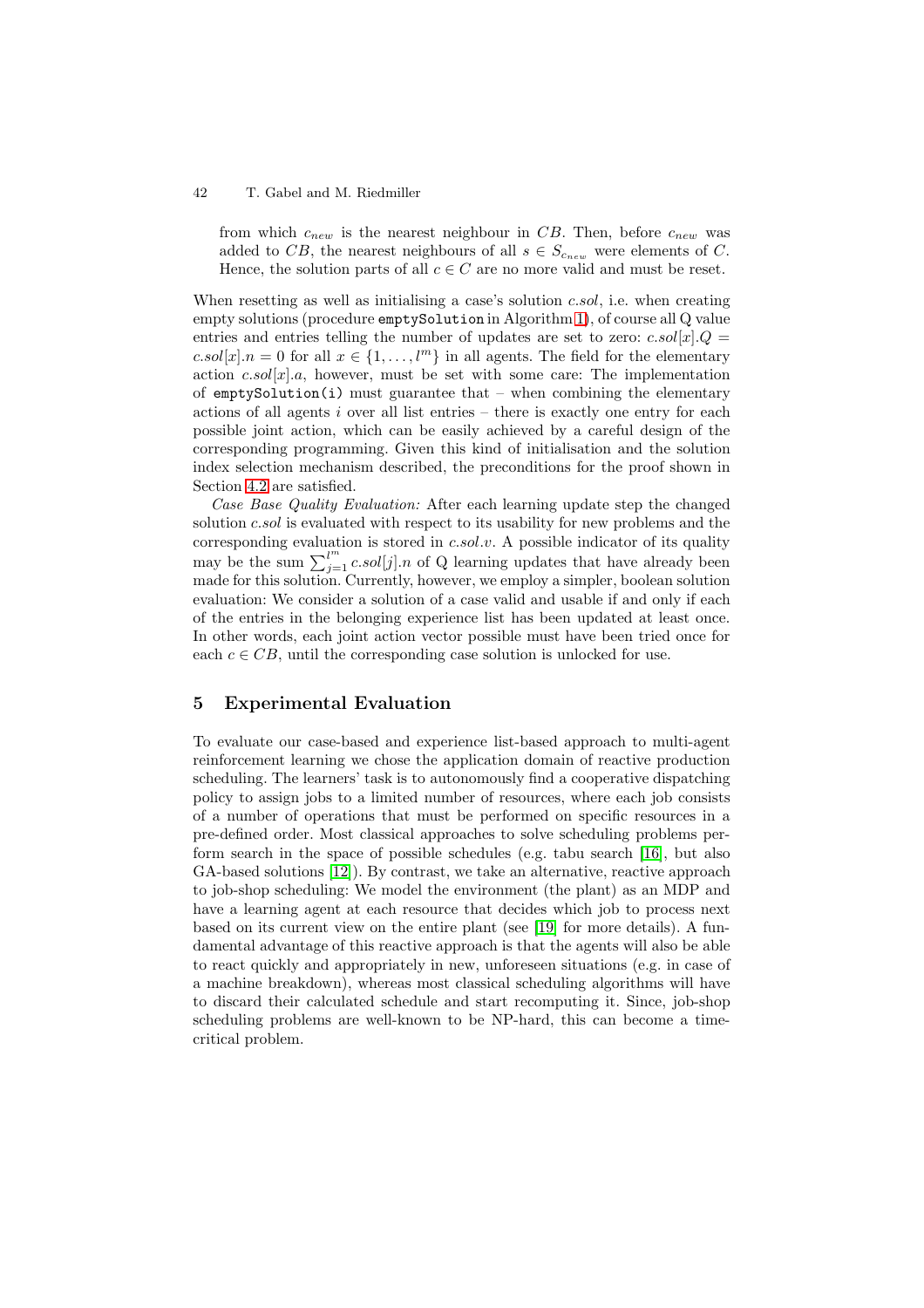#### **5.1 Experiment Setup**

In our modelling of the scheduling environment a state s must describe the situation of all resources at that point of time  $-$  so,  $s$  characterises the sets of waiting jobs at all resources. In our current implementation we use an attributevalue based state representation where the state description is made up of  $4m$ features, i.e. the sets of waiting jobs at each resource are characterised by four properties. This way, of course, not all of the properties of the currently waiting jobs can be captured, why the environment is perceived as partially observable by each agent. To calculate the similarity between two states we have made use of the local-global principle, defined appropriate local similarity measures for the features and amalgamated them to the global similarity  $sim(s_1, s_2)$  using suitable feature weights.

The overall goal of learning is to minimise production costs. Costs arise each time a job is *tardy*, that means when it has not been finished until its due date. So, the overall learning goal is to minimise summed tardiness over all jobs in the system,  $\sum_{t} \sum_{j} j \omega T a r dy(t, j)$ . Accordingly, each time one or more tardy jobs are in the system, a negative reward is incurred; if there are no jobs that have violated their due date, the immediate reward is zero.

The actions our agents are allowed to take are decisions to act according to one out of l rather simple, established dispatching priority rules (DPR). A DPR chooses a job j out of a set of waiting jobs  $J$  subject to some specific criterion. There is a variety, of more or less complex DPRs: For example, the EDD rule chooses the job  $j \in J$  which has the earliest due date. The MS rule picks the job with minimal processing slack and the SPT rule, for instance, chooses a job whose next operation has the shortest processing time. In the scope of our evaluation we will focus on the mentioned three DPRs, i.e. the set of available elementary actions for each agent is  $A = \{a^{EDD}, a^{MS}, a^{SPT}\}\$ . Furthermore, in all our experiments we consider two cooperative scheduling resources/agents that work according to the algorithms discussed in the previous sections.

### **5.2 Results**

Each experiment is divided into a training and a testing phase: A random set  $S_a$ of training scheduling scenarios and an independent set  $S<sub>b</sub>$  of testing scenarios are generated (all of them differing in the properties and numbers of jobs to be processed,  $|S_a|=10$ ,  $|S_b|=50$ . During training, the scenarios in  $S_a$  are processed repeatedly<sup>4</sup> where the agent picks random actions with  $p = 0.5$  (explores) and that way gathers experience. During testing, the scenarios in  $S_b$  are processed once, where now all agents behave greedily w.r.t. their current Q functions, stored distributedly in their case bases. The performance is measured in terms of the ave[ra](#page-11-0)ge summed tardiness on the scheduling scenarios from  $S_{a/b}$ .

Comparison to DPR-based Agents: We compared the final scheduling capabilities of our learning agents to nine different agent-constellations in which both agents

<span id="page-11-0"></span><sup>4</sup> We call the processing of one scenario an episode.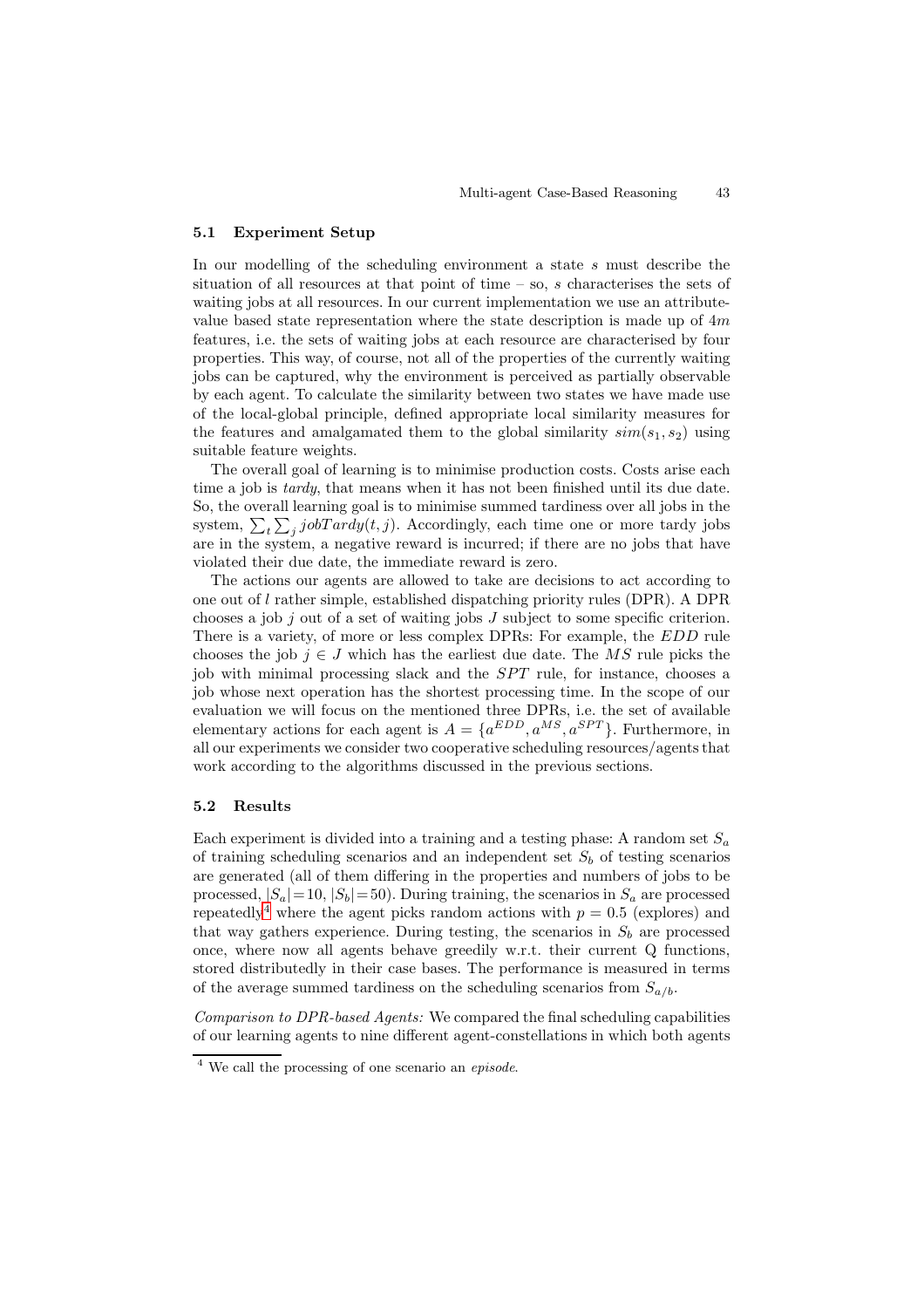

**Fig. 3.** Performance of the CBR-based Scheduler vs. the Top 4 Heuristic Ones

<span id="page-12-1"></span>worked according to some fixed DPR. To be exact, we evaluated each combination of each agent working with one of the rules from  $\{EDD, MS, SPT\}$  (see Figure 3). Obviously, the setting when the first as well as the second agent worked with the EDD rule, was the best-performing one (on set  $S_a$  as well as on  $S_b$ ). When both agents were learning, however, the resulting scheduling quality could be increased (data row *CBRELB* in Figure 3). The resulting scheduling system (using [a](#page-12-1) case base of 500 instances) outperformed the best of all DPR-based systems by 4.2% on the training scenarios (average tardiness of 59.7 instead of 62.2). Even on the independent test set, i.e. on 50 entirely different scheduling scenarios the best combination of heuristic[ally](#page-12-1) acting agents is beaten (average tardiness of 69.88 instead of 70.4). So, one may conclude that the learning agents have discovered and learnt regions of the problem space in which certain joint actions are of extremely high usefulness. We allowed the CBRELB agents to learn for 20000 episodes to reach those results.

Case Solution Utilisation: Working within an 8-dimensional problem space, it may happen that for some (query) state q the similarity  $\sigma$  to its nearest neighbour in CB is rather low. Therefore, we allowed each agent to use a fallback action in case that no well-matching case in CB could be found. To be exact, during evaluation an agent used the EDD rule as fallback action in situations when  $\sigma$  < 0.8 or when the nearest neighbour's solution part had an evaluation value  $v$  that marked this solution as not usable (cf. Section 4.3). Of course, the more comprehensive the case base and the longer the learning process has been going on, the less often these situations occur. It is clear that the amount of stored experience must not be too sparse. When experimenting with case bases of sizes 100 and 200 only, the *CBRELB*-setting still outperfor[med](#page-8-1)  $EDD + EDD$  on the training instances (tardiness of 60.1 and 60.6, respectively), but on the test set an average tardiness of 75.68 and 70.36, respectively, could be achieved only.

### **6 Conclusions**

<span id="page-12-0"></span>We have developed and evaluated a CBR-approach that allows for the distributed learning of behaviour policies of independent reinforcement learners. To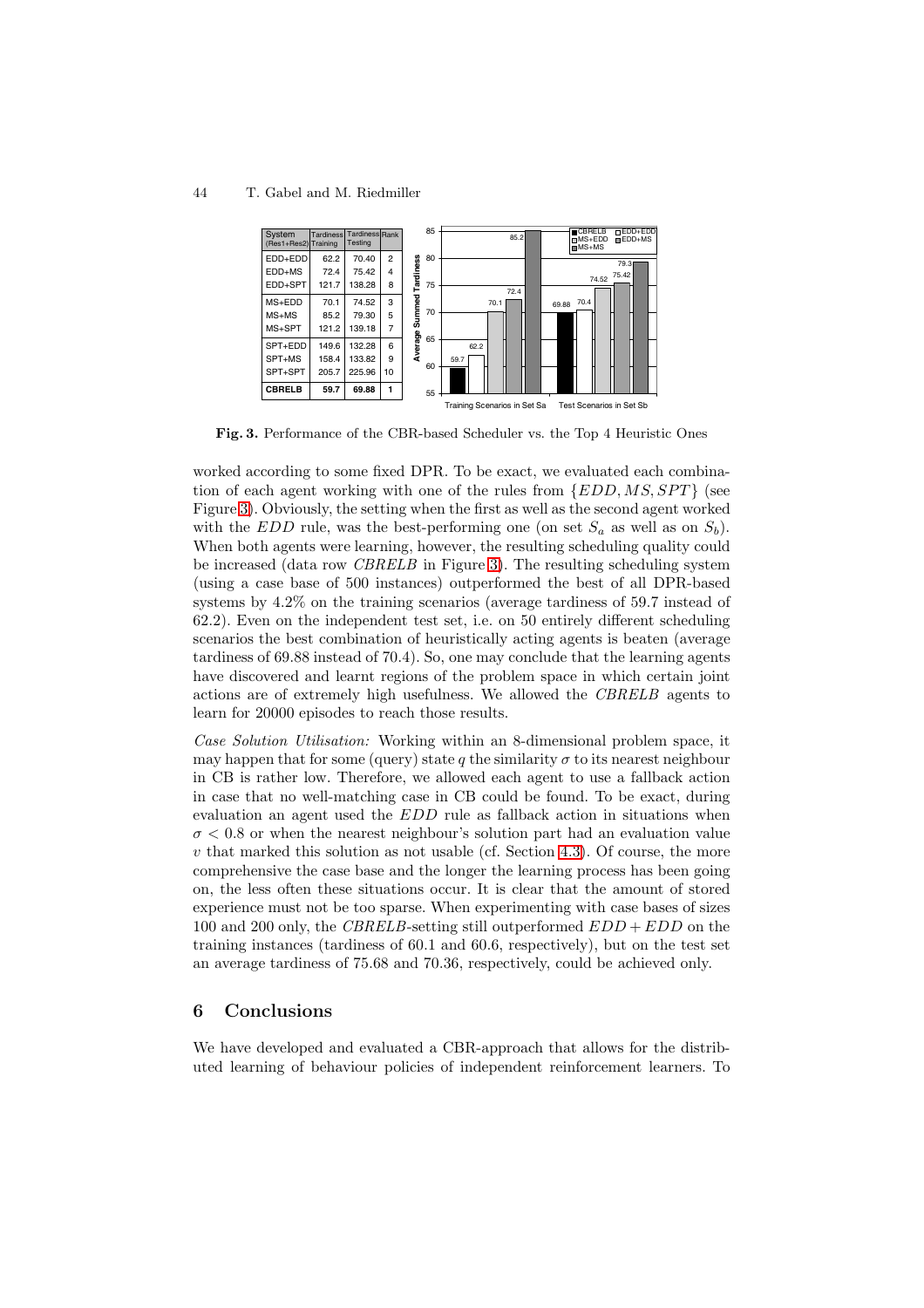tackle the complexity and high-dimensionality inherent in multi-agent settings we employed case-based reasoning as the core technology to facilitate generalisation. Moreover, we combined CBR with a mechanism to achieve implicit coordination of the agents involved which is a necessary prerequisite to make a correct processing of rewards obtained from the environment possible. Our results of a series of experiments in the application domain of reactive job-shop scheduling are very promising, since our approach was able to outperform all schedules generated by a larger number of scheduling systems that worked with fixed dispatching priority rules.

Our research has raised a number of interesting issues to be investigated in on-going and future work. In a next step, we want to evaluate our approach in even larger application scenarios, involving more cooperative learning agents and a larger number of elementary actions. Another interesting issue concerns efficient and effective routines for case base management, case addition and case relocalisation, which need to be developed and further-developed, respectively. Finally, we also seek to design an offline variant of the Q learning update employed which makes more efficient use of gathered experience and, hence, is likely to bring about faster and presumably better learning results.

**Acknowledgements.** This research has been supported by the German Research Foundation (DFG) under grant number Ri 923/2-1.

### <span id="page-13-2"></span>**References**

- 1. D. Bertsekas and J. Tsitsiklis. Neuro Dynamic Programming. Athena Scientific, Belmont, USA, 1996.
- <span id="page-13-6"></span>2. M. Bowling and M. Veloso. Simultaneous Adversarial Multi-Robot Learning. In Proceedings of the Eighteenth International Joint Conference on Artificial Intelligence (IJCAI-03), pages 699–704, Acapulco, Mexico, 2003. Morgan Kaufmann.
- <span id="page-13-4"></span>3. D. Bridge. The Virtue of Reward: Performance, Reinforcement and Discovery in Case-Based Reasoning. In Proceedings of the 6th International Conference on Case-Based Reasoning (ICCBR 2005), page 1, Chicago, USA, 2005. Springer.
- <span id="page-13-1"></span>4. C. Claus and C. Boutilier. The Dynamics of Reinforcement Learning in Cooperative Multiagent Systems. In Proceedings of the Fifteenth National Conference on Artificial Intelligence (AAAI-98), Menlo Park, USA, 1998. AAAI Press.
- <span id="page-13-0"></span>5. T. Gabel and M. Riedmiller. CBR for State Value Function Approximation in Reinforcement Learning. In Proceedings of the 6th International Conference on Case-Based Reasoning (ICCBR 2005), pages 206–221, Chicago, USA, 2005. Springer.
- 6. T. Gabel and M. Riedmiller. Reducing Policy Degradation in Neuro-Dynamic Programming. In Proceedings of ESANN2006, Bruges, Belgium, 2006. To appear.
- <span id="page-13-5"></span>7. J. Hu and M. Wellman. Nash Q-Learning for General-Sum Stochastic Games. Journal of Machine Learning Research, 4:1039–1069, 2003.
- 8. J. Kim, D. Seong, S. Jung, and J. Park. Integrated CBR Framework for Quality Designing and Scheduling in Steel Industry. In Proceedings of the 7th European Conference on CBR (ECCBR 2004), pages 645–658, Madrid, Spain, 2005. Springer.
- <span id="page-13-3"></span>9. M. Lauer and M. Riedmiller. Reinforcement Learning for Stochastic Cooperative Multi-Agent Systems. In Proceedings of AAMAS 2004, pages 1514–1515, New York, NY, July 2004. ACM Press.